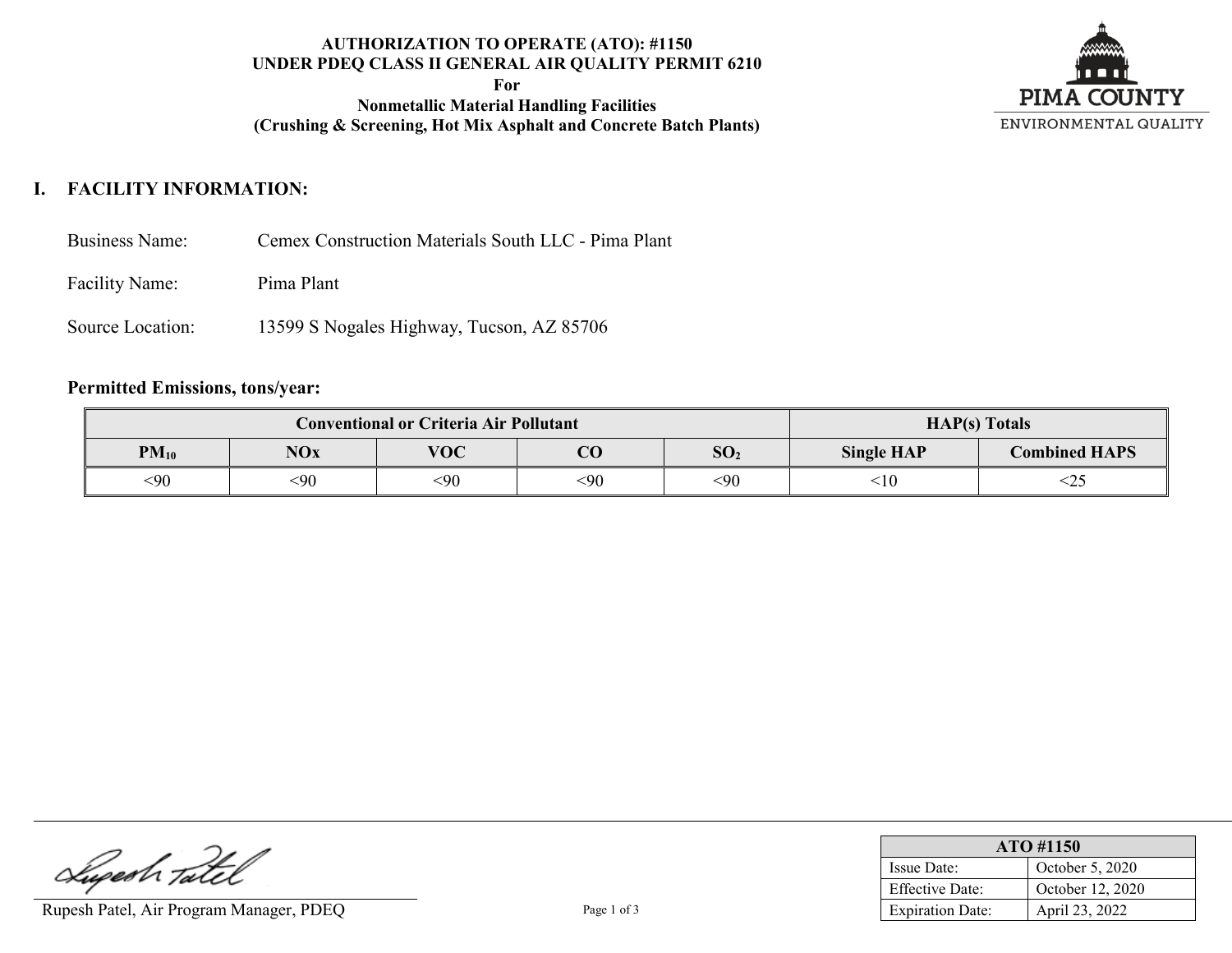### **AUTHORIZATION TO OPERATE (ATO): #1150 UNDER PDEQ CLASS II GENERAL AIR QUALITY PERMIT 6210**

**For**

**Nonmetallic Material Handling Facilities (Crushing & Screening, Hot Mix Asphalt and Concrete Batch Plants)**



## **II. AUTHORIZED EQUIPMENT:**

Equipment, operations, and activities for which emissions are allowed by the general permit are as follows:

### **Table 1: Section 3 of the Permit – NSPS for Nonmetallic Mineral Processing Plants Affected Facilities:**

| <b>Source</b><br>Equipment $ID1$ | <b>Type of</b><br>Equipment        | <b>Manufacturer</b> | <b>Model</b>            | <b>Serial</b><br><b>Number</b> | <b>Maximum</b><br><b>Rated</b><br><b>Capacity</b> | <b>Manufacturer Date</b> | $\geq 4/22/2008$ | <b>Opacity</b><br>Limit<br>$\frac{0}{0}$ |
|----------------------------------|------------------------------------|---------------------|-------------------------|--------------------------------|---------------------------------------------------|--------------------------|------------------|------------------------------------------|
| S <sub>1</sub>                   | Screen                             | JCI                 |                         | 30-50741                       | 150 Ton/Hr                                        | 2014                     |                  |                                          |
| RC1                              | Cone Crusher                       | El Jay              | 1140 54"<br>Roller Cone | 42K0184                        | $400$ Ton/Hr                                      |                          | N                | 15                                       |
| F1                               | Feeder/Vibrating<br>Grizzly 2 in 1 | Cedar Rapids        |                         |                                | 450                                               | 2014                     |                  |                                          |

<sup>1</sup> Equipment identified in the permit application as needing an ATO. Other associated pieces of equipment listed on the equipment list of the application do not require an ATO but are subject to the provisions of this general permit.

#### **Table 2: Section 4 of the Permit – Standards of Performance for Non-NSPS Gravel or Crushed Stone Processing Plants:**

| <b>Source</b><br>Equipment $ID1$ | <b>Type of Equipment</b> | <b>Manufacturer</b> | <b>Model</b>             | <b>Serial Number</b> | <b>Maximum Rated</b><br>Capacity | <b>Manufacturer</b><br><b>Date</b> | Opacity<br><b>Limit</b><br>$\frac{0}{0}$ |
|----------------------------------|--------------------------|---------------------|--------------------------|----------------------|----------------------------------|------------------------------------|------------------------------------------|
| 246-155-160                      | ime Silo                 | Vince Hagan         | $\overline{\phantom{0}}$ |                      | 500 Ton/Hr                       |                                    | 20                                       |

<sup>1</sup> Specific equipment identified in the permit application as needing an ATO. All equipment listed in the permit application is subject to the provisions of this general permit.

Lupeah Tate

Rupesh Patel, Air Program Manager, PDEQ Page 2 of 3

| ATO #1150               |                  |  |  |  |
|-------------------------|------------------|--|--|--|
| Issue Date:             | October 5, 2020  |  |  |  |
| Effective Date:         | October 12, 2020 |  |  |  |
| <b>Expiration Date:</b> | April 23, 2022   |  |  |  |